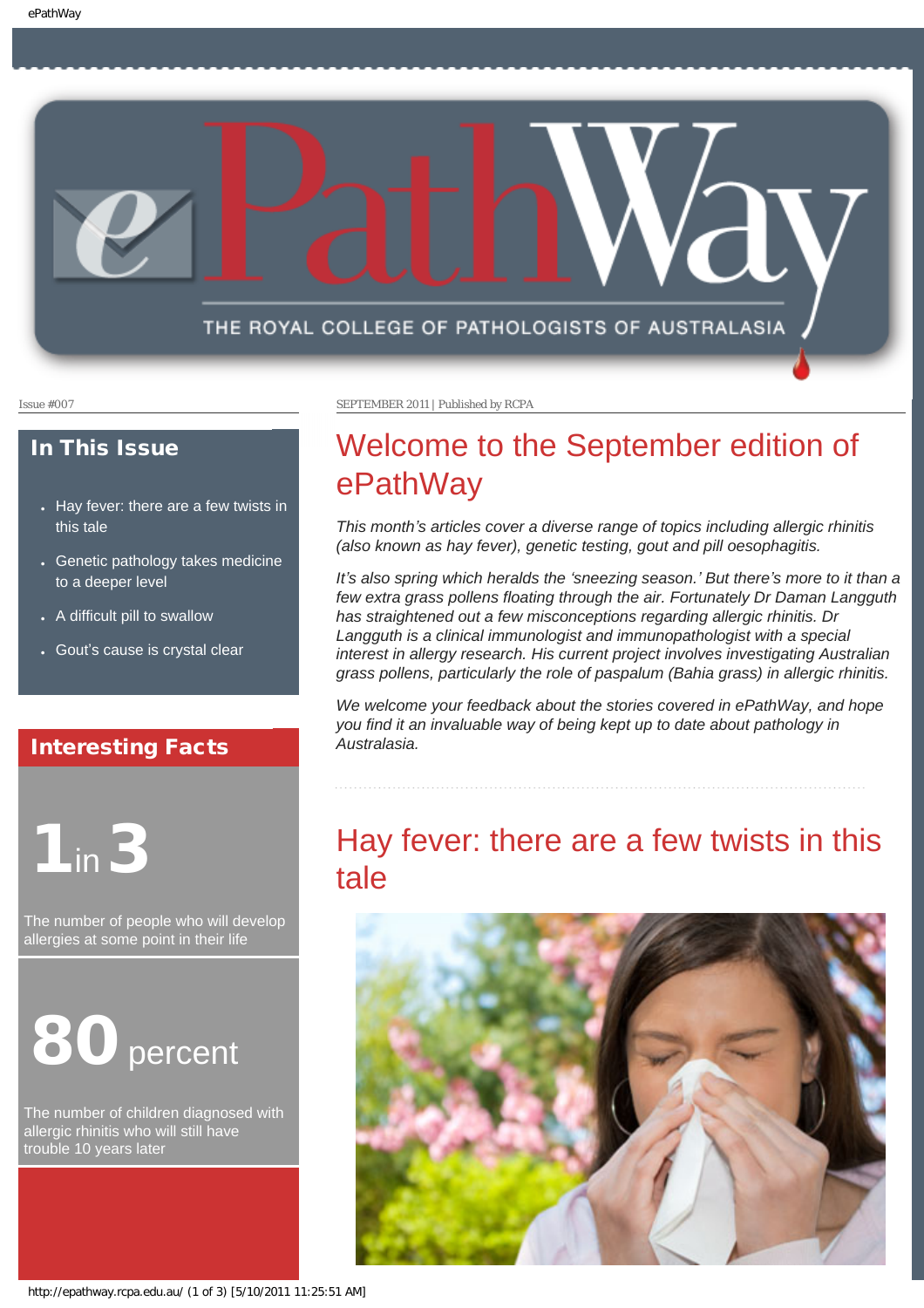

The number of young adults who will still be sneezing 20 years later

<span id="page-1-0"></span>*(Source: Australian Society of Clinical Immunology and Allergy (ASCIA))*

### Important Message



has an important message for you. [Click to see the message!](http://epathway.rcpa.edu.au/notice.html)

Hay fever is a misleading name because it isn't caused by hay and it's not a fever. It's actually an inflammation of the mucous membranes in the nose, eyes, ears, sinuses and throat in response to an allergen (something you are allergic to). Hay fever also has a different medical name.

[read more »](#page-2-0)

# Genetic pathology takes medicine to a deeper level

Genetic pathology has the potential to revolutionise the way medicine is practiced. It can predict the likelihood of developing a particular disease before any symptoms appear, inform doctors if a treatment will work before it is administered, and determine the genetic make-up of a baby still in the womb. This new discipline is literally taking medicine to a deeper level of understanding how and why diseases occur, and the most effective way to treat them.



[read more »](#page-4-0)

#### Suggest to a friend

<span id="page-1-1"></span>Know someone who might be interested in this website? Why not [suggest the website](mailto:?Subject=I%20think%20you%20should%20read%20this%20Newsletter=
http://epathway.rcpa.edu.au/index.html) to them.

### Previous Editions

Did you miss something from last month? you can view our [previous](http://epathway.rcpa.edu.au/previous.html) [editions](http://epathway.rcpa.edu.au/previous.html) at any time.

#### Subscribe Now!

Subscription is easy! Simply fill in our [subscription form.](http://epathway.rcpa.edu.au/subscription.html)

### <span id="page-1-2"></span>Links

[RCPA Manual](http://rcpamanual.edu.au/)

[LabTest Online](http://www.labtestsonline.org.au/)

## A difficult pill to swallow



through the oesophagus wall.

Hands up if you've heard of pill oesophagitis. The chances are most hands are still down because this condition is relatively unknown. It occurs when a pill becomes stuck in the oesophagus and slowly dissolves while it is in contact with the delicate oesophagus lining. This causes inflammation and ulceration, while in extreme cases a hole can be 'eaten' right

[read more »](#page-6-0)

## Gout's cause is crystal clear

Acute gout pain is often described as throbbing, crushing and excruciating. An acute gout attack can start suddenly with no warning signs, and more often than not happens during the night when even the weight of a bed sheet causes agonising pain. It's therefore wise to understand the cause of this arthritic condition to find out if you're in the firing line.

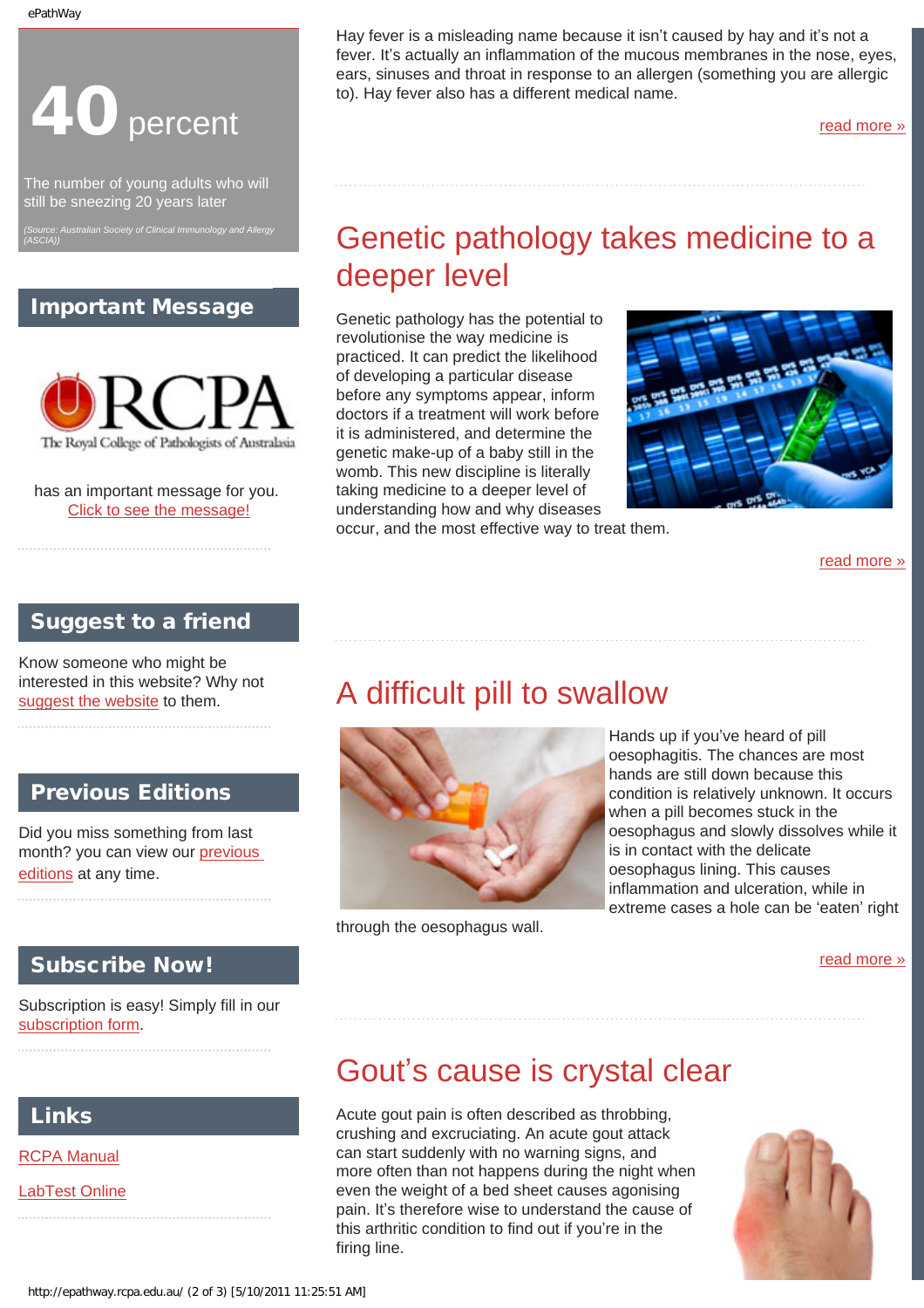<span id="page-2-0"></span>

### Hay fever: there are a few twists in this tale



Hay fever is a misleading name because it isn't caused by hay and it's not a fever. It's actually an inflammation of the mucous membranes in the nose, eyes, ears, sinuses and throat in response to an allergen (something you are allergic to). Hay fever also has a different medical name.

"Hay fever is an all-encompassing term that tends to be used to cover any inflammatory nose disease, including those not caused by allergies," explains Dr Daman Langguth, clinical immunologist and immunopathologist at Sullivan Nicolaides Pathology. "The official disease term for this condition is allergic rhinitis."

The best-known allergen for allergic rhinitis is airborne grass pollen. It triggers an allergic reaction when it is breathed in through the nose resulting in a combination of sneezing, nasal congestion, nasal itching and rhinorrhoea (runny nose). While allergic rhinitis is associated with spring and its increased pollination activity, grass pollens are present all year round in warmer areas. They also vary in species across Australia and New Zealand.

So, we know it's not officially hay fever but allergic rhinitis, and it's an allergic reaction and not a fever, but there's another twist in this tale. The pollen itself isn't the culprit, but the protein it contains that causes the allergic reaction. This is why allergic rhinitis can also be triggered by animal dander.

"Among animals, cats are the prime cause of allergic rhinitis because they have sticky proteins on their skin and in their saliva that stick onto everything such as clothes, chairs and carpets," says Dr Langguth. "Other animals that commonly produce a reaction are dogs, guinea pigs and horses."

The next layer down in the allergen hunt is definitely not cuddly, furry or cute. Dust mites can also cause allergic rhinitis, and again it's not the mite itself but the protein in their faeces that is the allergen. Mould spores are another trigger.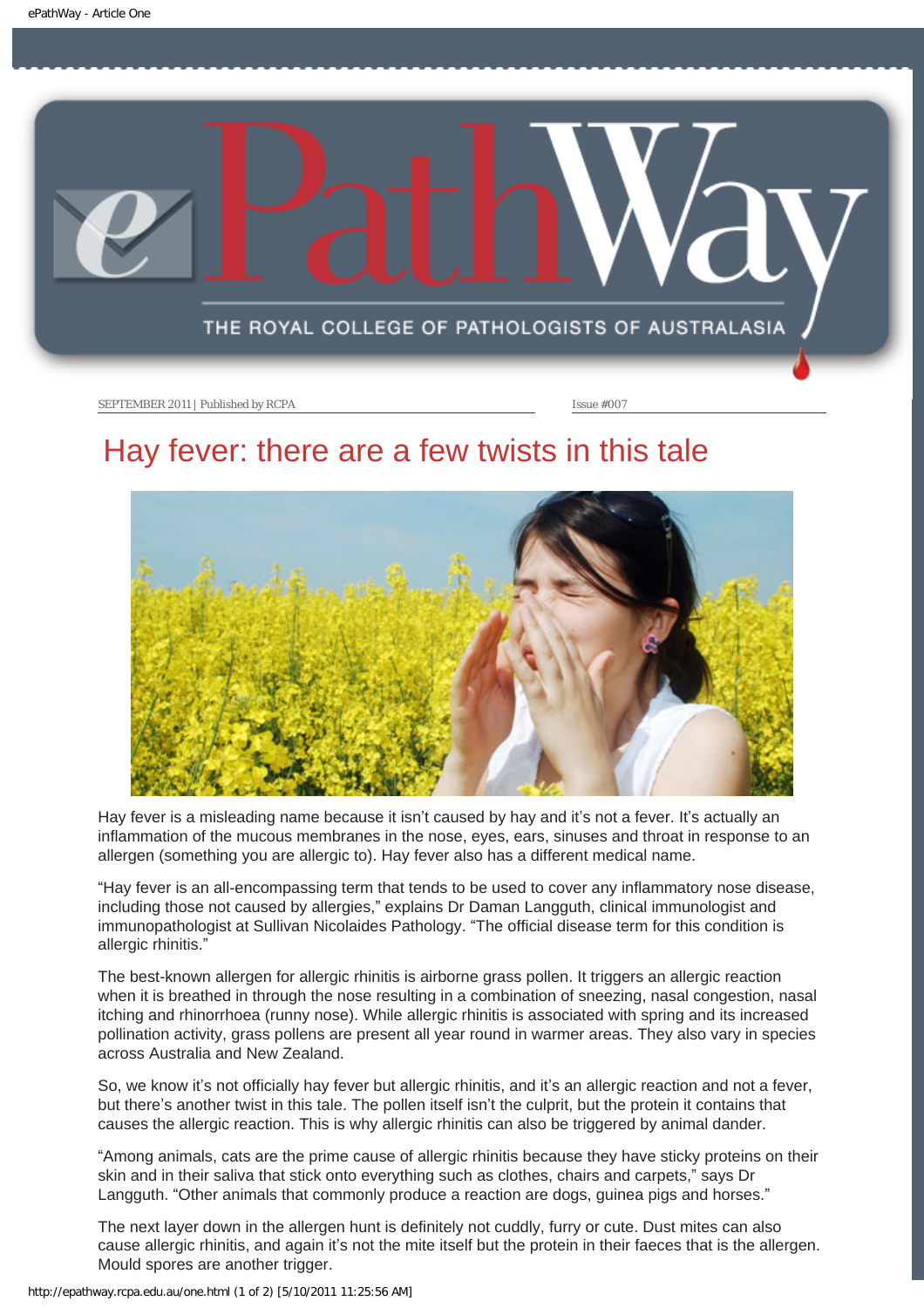If different allergens (which may be mixed up together in the one place) can cause allergic rhinitis, how do you work out which one is causing the reaction? That's where an allergy test can help.

"Allergy testing is becoming more sensitive," says Dr Langguth. "Once upon a time we could only say if an allergy test was positive or not. Now we can look for the particular immunoglobulin E antibody that the body produces in response to specific allergens through a RAST test."

RAST stands for RadioAllergoSorbent, which sounds complicated, but is actually a simple blood test that can check the body's response to various grasses, dust mites and animal dander through an Environmental Allergy Extended RAST panel. If the allergen happens to be grass, then Dr Langguth says ripping up the lawn and replacing it with a concrete 'moat' isn't going to help because most grasses pollinate a 20km radius. If it's dust mites or mould spores, then a thorough cleaning regime can help. But if it's the family cat, well, that's yet another twist in this tale.

[« Back to Home Page](http://epathway.rcpa.edu.au/index.html)

### Copyright © 2011 The Royal College of Pathologists of Australasia

RCPA - Durham Hall - 207 Albion St Surry Hills NSW 2010 AUSTRALIA | (+61) 2 8356 5858 | [www.rcpa.edu.au](http://www.rcpa.edu.au/)

**[Privacy Policy](http://www.rcpa.edu.au/Privacy.htm) | [Legal](http://www.rcpa.edu.au/Legal.htm) | [Disclaimer](http://www.rcpa.edu.au/Disclaimer.htm)**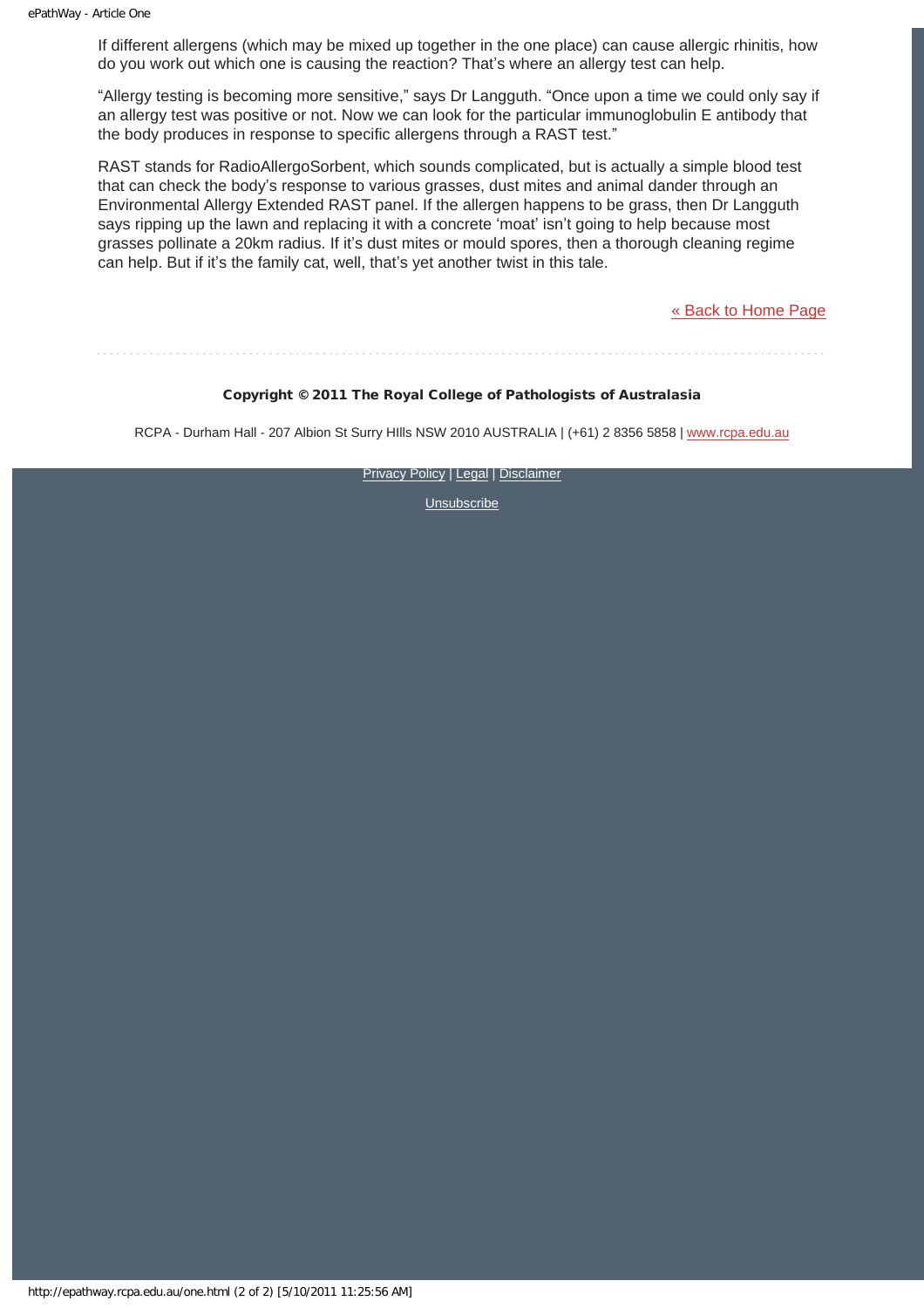<span id="page-4-0"></span>

## Genetic pathology takes medicine to a deeper level



Genetic pathology has the potential to revolutionise the way medicine is practiced. It can predict the likelihood of developing a particular disease before any symptoms appear, inform doctors if a treatment will work before it is administered, and determine the genetic make-up of a baby still in the womb. This new discipline is literally taking medicine to a deeper level of understanding how and why diseases occur, and the most effective way to treat them.

"Genetic testing is becoming more common due to an increased awareness of available tests in the medical and general community, better understanding of disease biology and improved affordability of tests due to technology changes," explains Dr Melody Caramins, genetic pathologist at the Prince of Wales Hospital Department of Haematology and Genetics.

An important aspect of this new discipline is its potential role in preventative medicine. Treating chronic and advanced diseases is very expensive, so recognising if someone will potentially develop a heart rhythm disturbance or diabetes, and then initiating preventative measures, could have a huge effect on society. Genetic pathology also strikes a chord at a personal level.

"The value of genetic testing means different things to different families," explains Dr Caramins. "For people with leukemia it can mean treatment tailored to an individual based on genetic testing, or preventative information and screening for patients with a genetic predisposition to breast cancer."

Almost every human ailment has a genetic component, yet genetics has traditionally only played a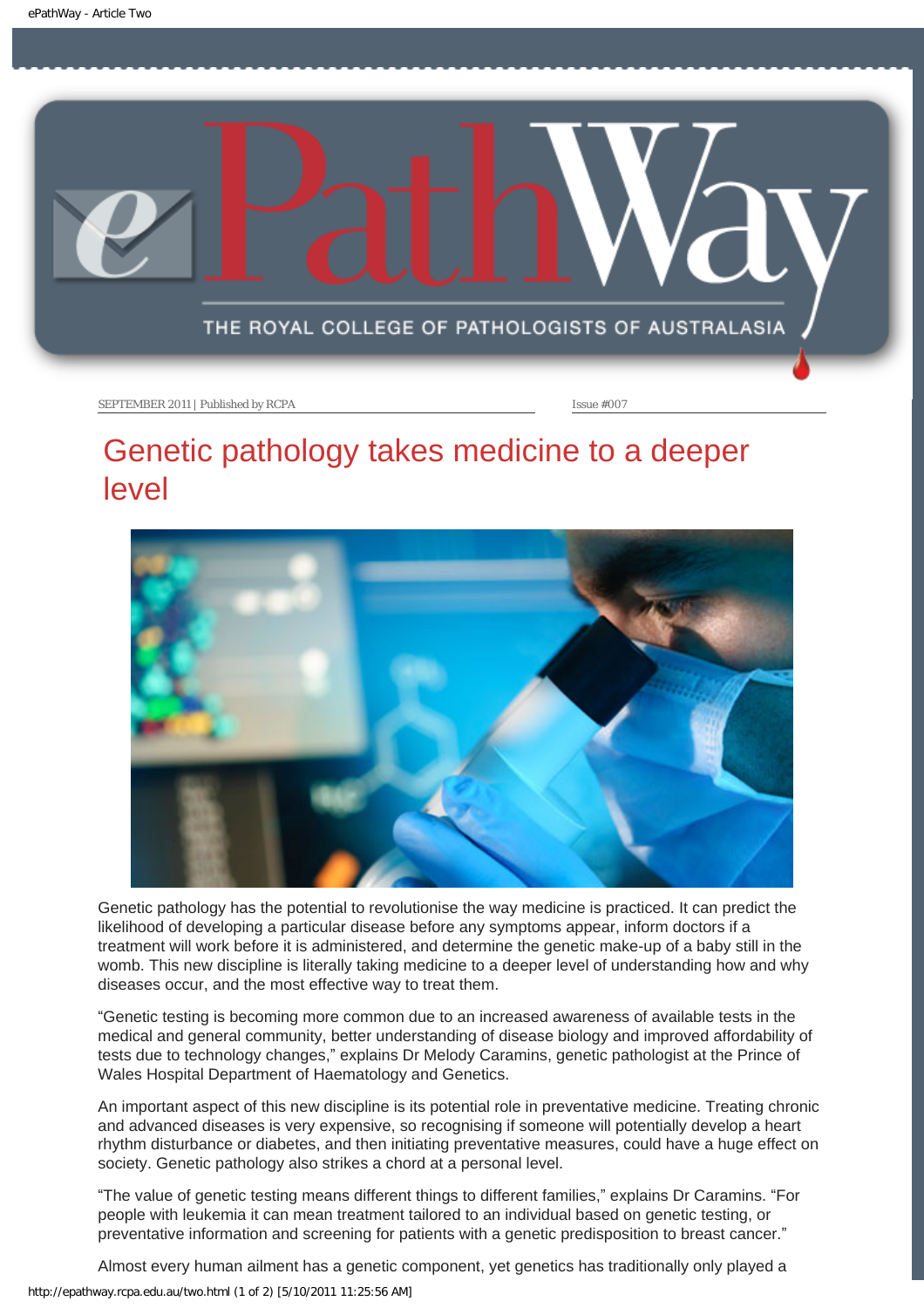medical role in cases of birth defects and for a limited number of diseases. Rapid advances in this area mean almost every disease process can now be viewed from a genetic level.

"Developments in genetics are explaining many things we didn't understand before in every organ system," says Dr Caramins. "Genetic pathologists are able to make a diagnosis, provide an answer to a clinical problem and contribute in a very important way to clinical decisions about how patients are treated."

[« Back to Home Page](http://epathway.rcpa.edu.au/index.html)

#### Copyright © 2011 The Royal College of Pathologists of Australasia

RCPA - Durham Hall - 207 Albion St Surry Hills NSW 2010 AUSTRALIA | (+61) 2 8356 5858 | [www.rcpa.edu.au](http://www.rcpa.edu.au/)

[Privacy Policy](http://www.rcpa.edu.au/Privacy.htm) | [Legal](http://www.rcpa.edu.au/Legal.htm) | [Disclaimer](http://www.rcpa.edu.au/Disclaimer.htm)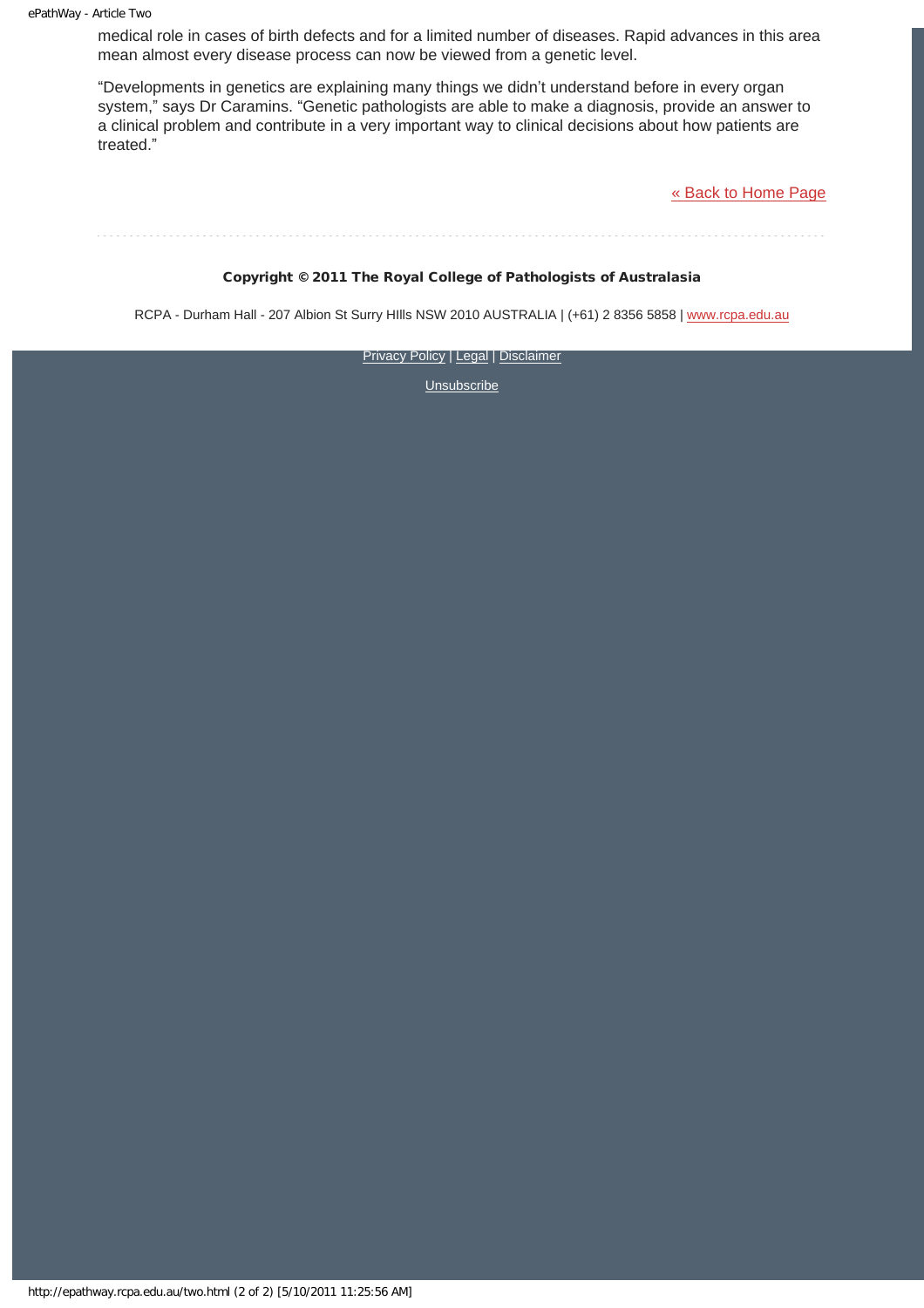<span id="page-6-0"></span>

## A difficult pill to swallow



Hands up if you've heard of pill oesophagitis. The chances are most hands are still down because this condition is relatively unknown. It occurs when a pill becomes stuck in the oesophagus and slowly dissolves while it is in contact with the delicate oesophagus lining. This causes inflammation and ulceration, while in extreme cases a hole can be 'eaten' right through the oesophagus wall.

The oesophagus, or 'foodpipe', is the hollow muscular tube that connects the mouth to the stomach. It has a natural narrowing in the middle where pills can become stuck, especially if they are not taken properly.

"The biggest risk factor for pill oesophagitis is not taking medication correctly," explains Dr Robyn Laurie, anatomical pathologist at Dorevitch Pathology. "For example, someone might take their tablets before bed and have just a teaspoon of water to wash it down before they lie down for the night."

Dr Laurie says it's relatively easy for the pills to become stuck without adequate water to wash them down and the benefit of gravity to help the process. The elderly are also at risk as they often have poor motility in their oesophagus and may take a lot of medications.

"The most commonly implicated drugs in the elderly are non-steroidal anti-inflammatory drugs, potassium chloride and quinindine sulphate which may also cause a stricture in the oesophagus," says Dr Laurie. "Post-menopausal women and others with osteoporosis who take biphosphonates, and younger patients who take doxycycline for acne, are also at a higher risk."

Add to this mix large tablets, capsules and slow-release medications that can cause injury due to prolonged direct mucosal contact, and it's easy to see why this condition occurs. When ulcerations happen the symptoms are often non-specific such as chest pain, difficulty swallowing or pain when swallowing, so a doctor may request an endoscopy (to look down the oesophagus) and biopsy. It's the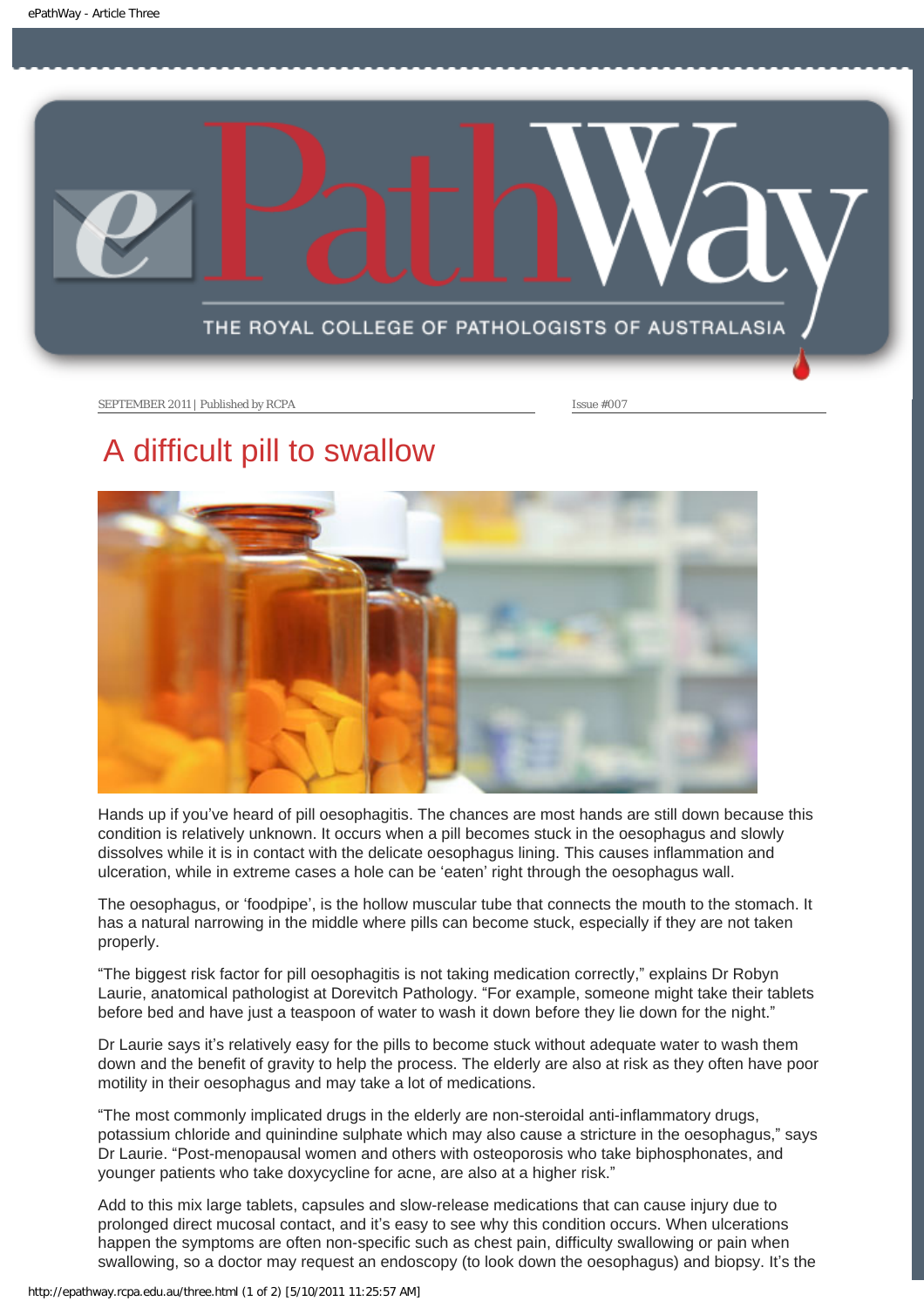interpretation of the biopsy tissue by a pathologist that can confirm the diagnosis.

"Pathologists are able to tell if it's inflammation and ulceration caused by a medication as opposed to a malignancy or just reflux," says Dr Laurie. "And the good news is that most cases of pill oesophagitisrelated ulcerations heal in a matter of days once the drug is stopped, without any need for medical therapy."

Prevention is also better than the cure, so Dr Laurie says it's best to have a fluid chaser of at least 100 ml of water and to stay upright for some time after taking medications. This can make a difficult pill easier – and safer - to swallow.

[« Back to Home Page](http://epathway.rcpa.edu.au/index.html)

#### Copyright © 2011 The Royal College of Pathologists of Australasia

RCPA - Durham Hall - 207 Albion St Surry Hills NSW 2010 AUSTRALIA | (+61) 2 8356 5858 | [www.rcpa.edu.au](http://www.rcpa.edu.au/)

**[Privacy Policy](http://www.rcpa.edu.au/Privacy.htm) | [Legal](http://www.rcpa.edu.au/Legal.htm) | [Disclaimer](http://www.rcpa.edu.au/Disclaimer.htm)**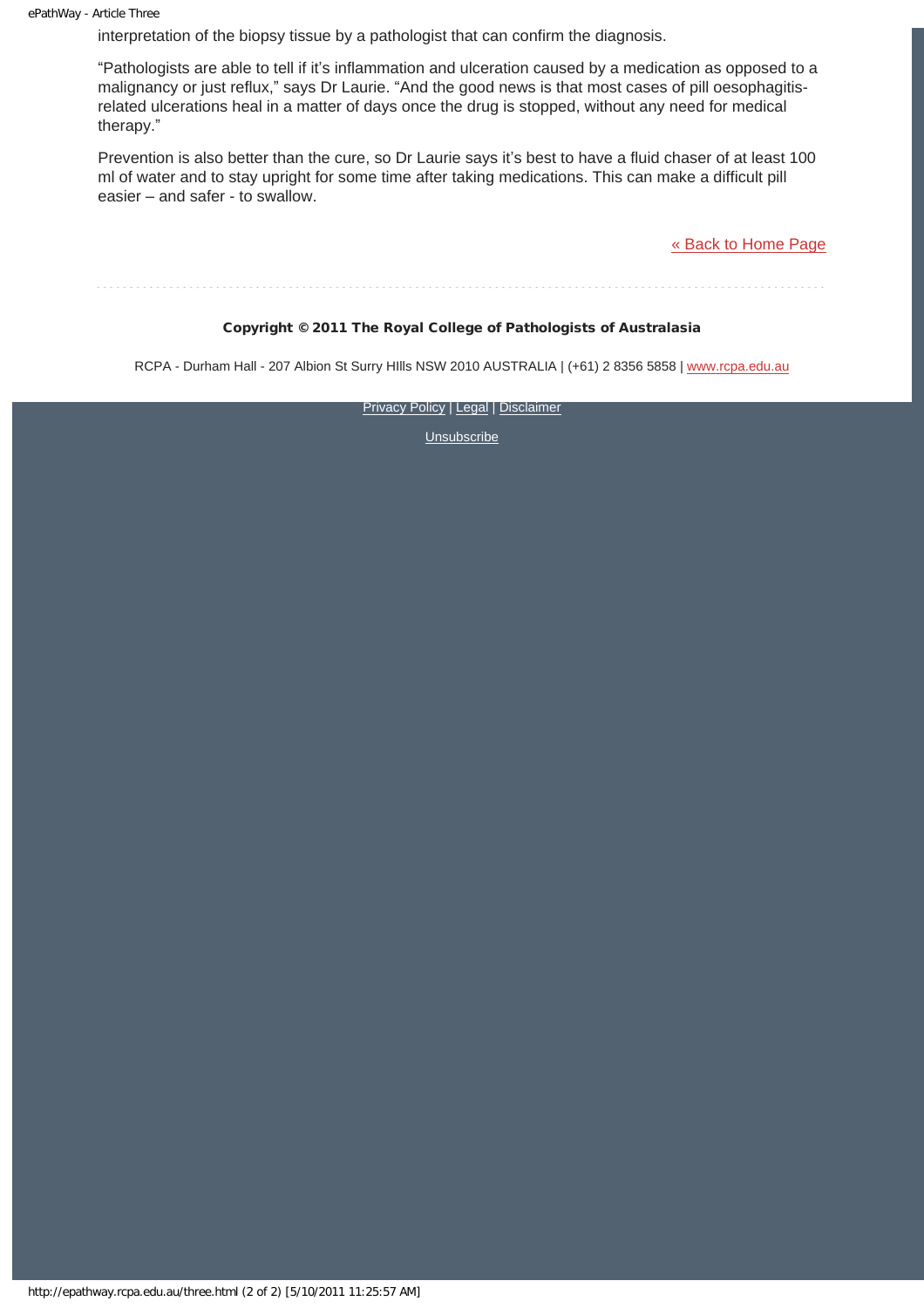

## Gout's cause is crystal clear



Acute gout pain is often described as throbbing, crushing and excruciating. An acute gout attack can start suddenly with no warning signs, and more often than not happens during the night when even the weight of a bed sheet causes agonising pain. It's therefore wise to understand the cause of this arthritic condition to find out if you're in the firing line.

Gout is often the result of too much urate in the blood. Urate is a chemical created when the body breaks down substances called purines (found in some foods and drinks). Most urate dissolves in the blood and travels to the kidneys where it passes out in urine. If the body produces too much urate, or doesn't remove enough if it, then it turns it into urate crystals which are deposited in the fluid around the joint/s causing gout. Any joint may be affected, but gout usually targets the big toe.

"It is not known for certain why gout affects certain joints, but it does tend to affect joints that have been injured or have osteoarthritis," says Dr Nicola Dalbeth, rheumatologist and associate professor at the University of Auckland. "Urate crystals are more likely to form in cooler temperatures, and this might explain why the toes are more often affected."

Dr Dalbeth says gout has a number of risk factors. These include medical problems such as chronic kidney disease, heart disease, obesity and kidney transplantation, as well as a high intake of sugary soft drinks, beer, red meat and seafood. Gout also occurs more often in men and older people, with Māori and Pacific Island people especially at risk.

"We know that Māori and Pacific Island people experience more severe gout at an earlier age, with frequent attacks and joint damage. Studies in the 1980s showed differences between Māori and European people in the way the kidney gets rid of the urate, and we think this is why Māori have higher rates of gout," says Dr Dalbeth. "We are now trying to understand this in our genetic studies which show that the genes associated with gout have a much greater effect on gout risk in Māori and Pacific people."